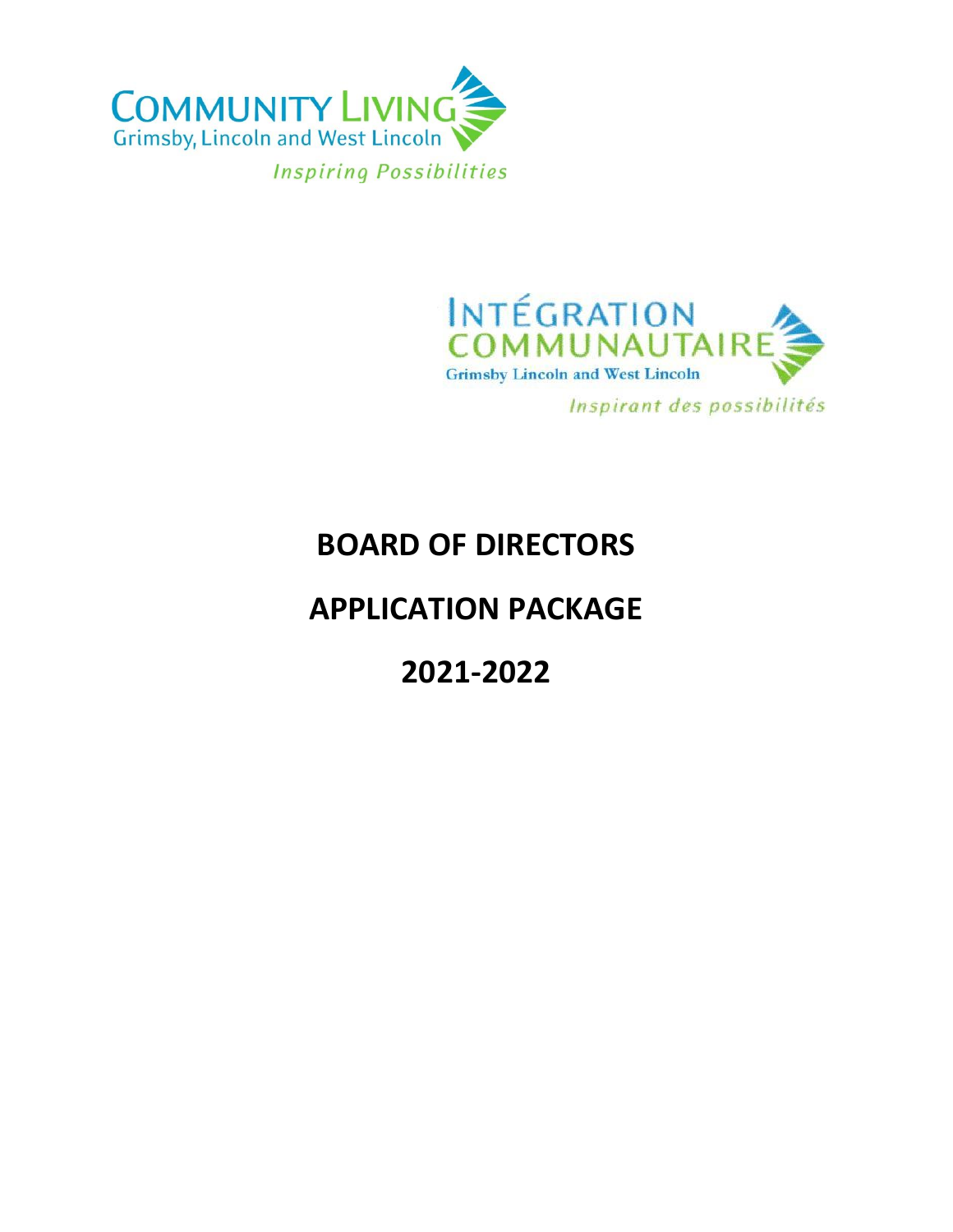



To become eligible for a position on the Board of Directors, you must fulfill the eligibility requirements as listed below.

- 1) Eligibility
	- No solicitor acting as general counsel for the Corporation for any client or party adverse in interest to the Corporation is eligible to be a Director while so acting.
	- Individuals elected to the Board of Directors must submit to the President, a Criminal Reference Check with vulnerable sector screening (currently free for volunteers).
	- Any person who is nominated for the Board of Directors of the Corporation shall not be an employee of the Corporation.
	- Board members must be available to attend monthly board meetings to be held on the 3<sup>rd</sup> Monday of each month. There are 8 meetings per year.

Composition

• The affairs of the Corporation are managed by a Board of Directors of not fewer than eight (8) and not more than fourteen (14) members.

Term of Office

- The whole Board of Directors shall retire at each Annual Meeting, but shall be eligible for re-election with the exception of the President.
- A Director shall be elected or appointed for a term of three (3) years. No Director shall serve more than three (3) three-year terms, except after absence from the Board for at least one (1) year, in which event such person shall be entitled to be elected or appointed.
- 2) Selection to the Board of Directors
	- Candidates that are interested in becoming a Board Member are to submit an application to the Nomination Committee.
	- Upon receipt of the application, the Nomination Committee will review the candidates' application and potentially move forward with an interview.
	- Upon invitation, applicants must be present at the Annual General Meeting or next scheduled meeting of the Board of Directors.
	- At the meeting, applicants will be asked to introduce themselves to the Board Members and have an outline of their skills and community involvement.
	- The applicant will be required to confirm their attendance and participation in the Board orientation session if successfully elected.
- 3) Election

Applicant's election to the Board of Directors will be by a majority vote of the Board members in attendance.

4) Volunteer Screening Process

The completion of a Criminal Reference Check will be required upon acceptance to the Board of Directors (further details will be provided at that time).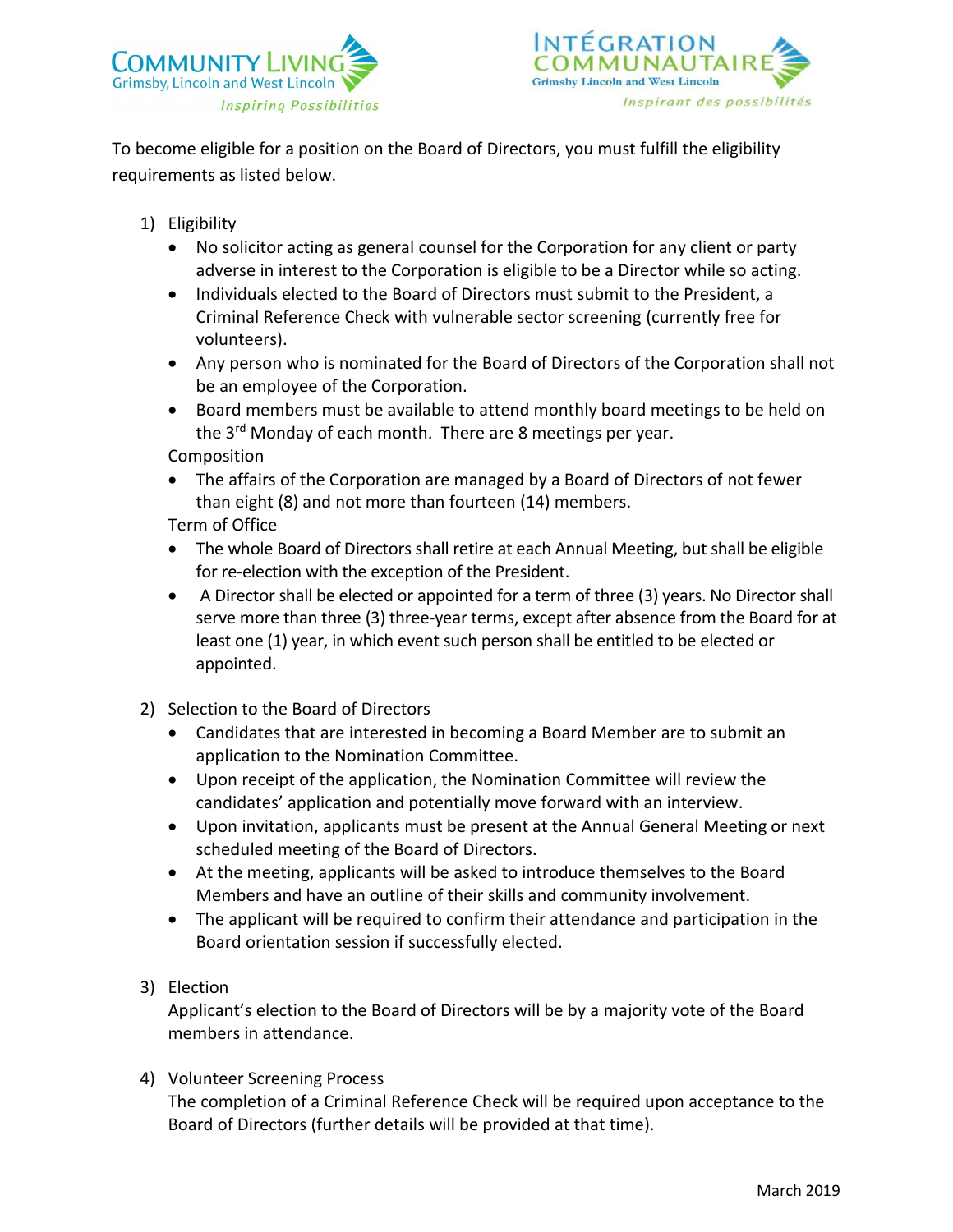



## **BOARD OF DIRECTORS APPLICATION**

| For the year                                                                                                   |                                                                                                                                                            |
|----------------------------------------------------------------------------------------------------------------|------------------------------------------------------------------------------------------------------------------------------------------------------------|
| <b>Name</b>                                                                                                    |                                                                                                                                                            |
| <b>Address</b>                                                                                                 |                                                                                                                                                            |
| <b>City</b>                                                                                                    | <b>Postal Code</b>                                                                                                                                         |
| <b>Home Phone</b>                                                                                              | <b>Work Phone</b>                                                                                                                                          |
| <b>Cell Phone</b>                                                                                              |                                                                                                                                                            |
| <b>Email</b>                                                                                                   |                                                                                                                                                            |
|                                                                                                                |                                                                                                                                                            |
|                                                                                                                | Reasons for applying to Community Living - Grimsby, Lincoln and West Lincoln Board of Directors<br>(Please explain both professional and personal reasons) |
|                                                                                                                |                                                                                                                                                            |
|                                                                                                                |                                                                                                                                                            |
|                                                                                                                | Briefly outline any experience you have had as a volunteer or volunteer board committee member?                                                            |
|                                                                                                                |                                                                                                                                                            |
|                                                                                                                |                                                                                                                                                            |
|                                                                                                                |                                                                                                                                                            |
|                                                                                                                |                                                                                                                                                            |
|                                                                                                                |                                                                                                                                                            |
|                                                                                                                |                                                                                                                                                            |
|                                                                                                                |                                                                                                                                                            |
|                                                                                                                |                                                                                                                                                            |
| Please outline the skills you bring or contributions you hope to make to the Board of Directors<br>at CL-GLWL? |                                                                                                                                                            |
|                                                                                                                |                                                                                                                                                            |
|                                                                                                                |                                                                                                                                                            |
|                                                                                                                |                                                                                                                                                            |
|                                                                                                                |                                                                                                                                                            |
|                                                                                                                |                                                                                                                                                            |
|                                                                                                                |                                                                                                                                                            |
|                                                                                                                |                                                                                                                                                            |
|                                                                                                                |                                                                                                                                                            |